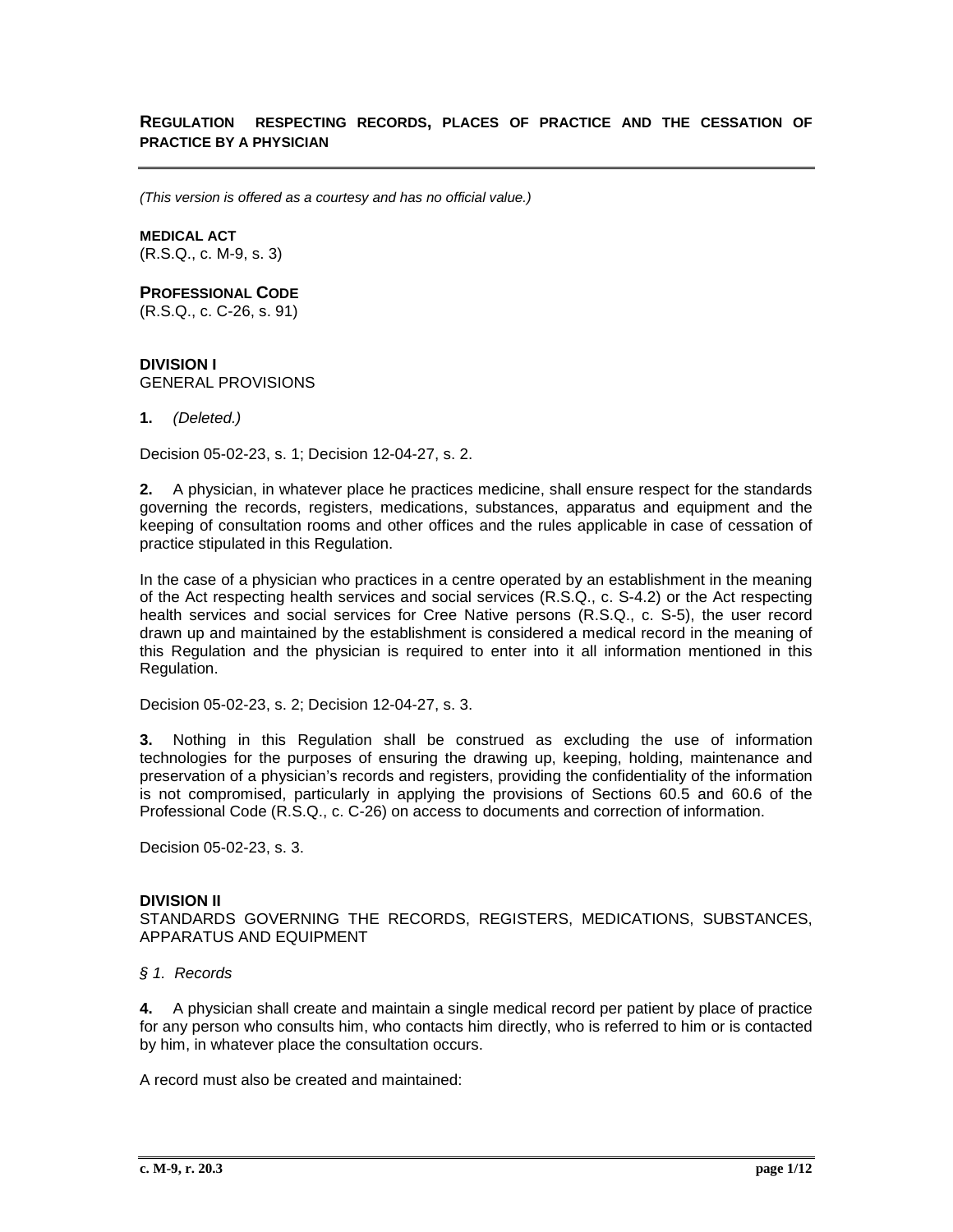(1) for any person who participates in a research project as a research subject;

(2) for any population or portion thereof for a public health intervention.

Physicians who practice in a group may draw up a single medical record per person.

Decision 05-02-23, s. 4; Decision 12-04-27, s. 5.

**5.** When drawing up a medical record, the physician shall enter sufficient information to describe the person who is the subject of the record, in particular, his name, his sex, his date of birth and his address as well as, where appropriate, his health insurance number.

The physician shall ensure the updating of the information provided in the first paragraph and enter on or add to the record all information and all relevant documents with respect to the person consulting him.

All documents added to or entries made in the record must be in French or English.

Decision 05-02-23, s. 5; Decision 12-04-27, s. 6.

**6.** The physician enters or includes in the medical record in particular the following information and documents:

 (1) the date of the consultation or of the entry in the record and, in the case of an emergency or critical situation, the time;

(2) any relevant information relating to a risk of allergic reaction;

(3) the medical observations noted following the anamnesis and the examination;

 (4) any information concerning an incident, an accident or a complication resulting from or ascertained in relation to the provision of care;

 (5) requests and reports of complementary examinations and consultations with another physician or requests for professional services;

 (6) the diagnosis and the differential diagnostics when the clinical condition of the patient is unclear;

 (7) prescriptions, reports, and where applicable, iconographic documents concerning preventive, diagnostic and therapeutic acts performed by the physician or entrusted to another identified person;

 (8) the operative procedure account of any surgical procedure written or dictated within 24 hours after this procedure;

 (9) the anaesthesia report, including the name of every person who participated in the anaesthesia and their respective roles;

(10) the anatomopathology report;

(11) legal authorizations;

 (12) the expert report and the list of documents and the relevant documents on which the report was based;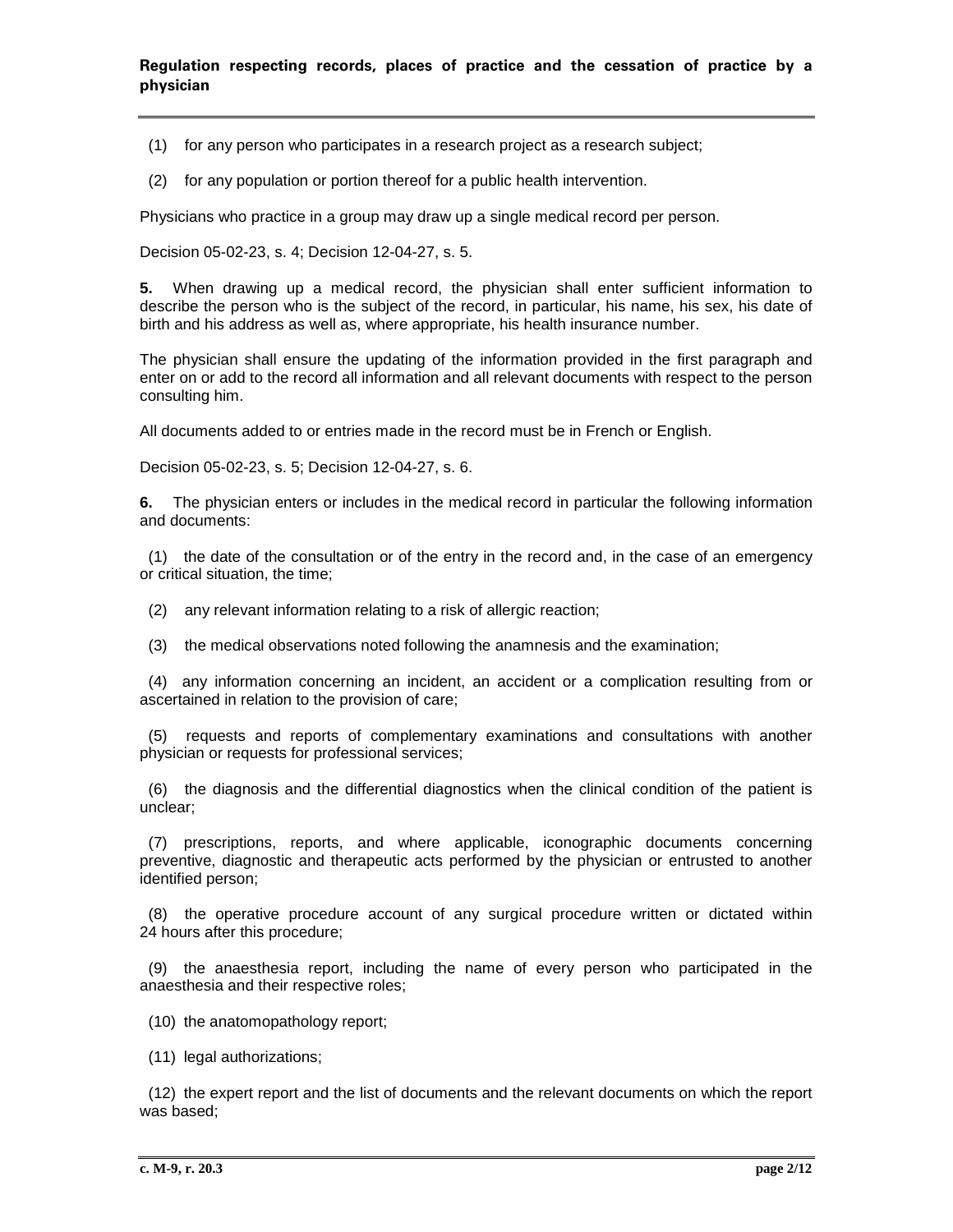(13) a summary of the record containing an up-to-date summary of the information useful to a global assessment of the state of health of any patient who is in the physician's charge or who regularly consults him;

(13.1) the list of medications taken by the patient;

(13.2) a summary or report of any communication with the patient or a third party;

 (14) any other relevant document concerning a person who consults the physician, including an indication of that person's participation in a clinical research project or in an intervention of public health operation.

Decision 05-02-23, s. 6; Decision 12-04-27, s. 7.

**7.** Besides the information and documents provided in sections 5 and 6, the medical record drawn up for any person who participates in a research project contains:

 (1) the name of the research project, the identification of the research protocol, including the number of the protocol concerned, the identification of the principal investigator and his associates and the approval form in which the research ethics committee attests that the project respects the standards in force, in particular with respect to its composition and operating procedures;

 (2) the consent form that the subject has duly signed or, when the subject is a minor or an incapable person, the consent form duly signed by a person authorized by law;

 (3) a copy of the document that was given to the subject or, when the subject is a minor or an incapable person, that was given to the person authorized by law, attesting to his participation in a research project and containing the information allowing this subject to be assured follow-up by his attending physician or in an establishment, as appropriate;

 (4) the observations regarding secondary effects that the subject reported during the research and measures taken in this respect;

 (5) a final note indicating the end of the research project or explaining, if appropriate, the reasons for leaving the project and the information sent to the person.

Decision 05-02-23, s. 7; Decision 12-04-27, s. 8.

**8.** The physician shall sign or initial any entry or transcription he makes in any record or that is made by one of his duly authorized employees who is not a member of a professional order.

The physician shall make sure that any entry added to the medical record, by himself or one of his duly authorized employees, is legible.

Any entry in the record must be permanent. When the author of an entry wishes to correct it afterwards, he shall do so by adding a new entry to the record, indicating specifically that he has crossed out the initial entry, which must however remain legible along with the date of the modification.

Decision 05-02-23, s. 8; Decision 12-04-27, s. 9.

**9.** A physician who uses a computer medium for drawing up and maintaining some or all of a medical record shall: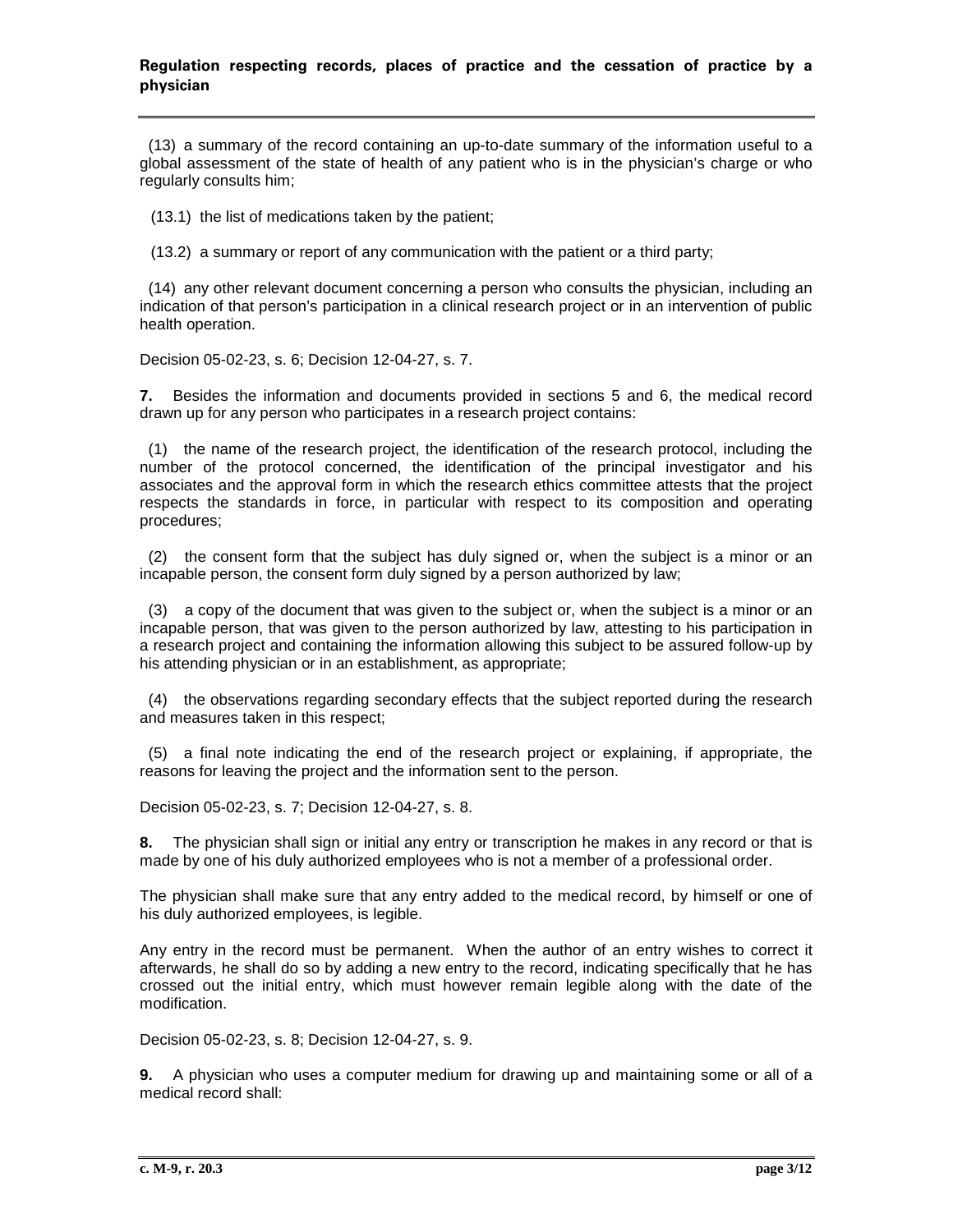(1) use a digital signature;

- (2) use a directory separate from any other;
- (3) protect access to the data, specifically by using a security key and user authentication;

 (4) use a document management software designed so that the data already entered cannot be erased, replaced or altered;

- (5) use software allowing data to be printed;
- (6) store, in another location, an encrypted backup copy of data so collected.

Decision 05-02-23, s. 9; Decision 12-04-27, s. 10.

**10.** The physician shall use a system allowing the orderly filing and indexing of the medical records.

This system must allow the physician to identify records or parts of records that have been given to another physician or to the patient.

This section does not apply to a physician who practices in a centre operated by an establishment.

Decision 05-02-23, s. 10; Decision 12-04-27, s. 11.

**11.** The physician shall ensure the confidentiality of the medical records and restrict access to authorized persons only.

If there is any transmission of information contained in the medical records, including by technological means, the physician shall use methods, devices or systems protecting the confidentiality of this information.

Decision 05-02-23, s. 11; Decision 12-04-27, s. 12.

**12.** The physician shall maintain a medical record for a period of at least 5 years after the date of the last entry or inclusion in the record, as appropriate, or if it involves a research project, the date on which this project ends.

After this period, the record is considered inactive and may be destroyed.

When the physician practices in a centre operated by an establishment, the rules for conservation and destruction are those applicable to the user's record.

Decision 05-02-23, s. 12; Decision 12-04-27, s. 13.

**13.** In the case of an active record, any document less than 5 years old must be preserved, while any the portion dating from more than 5 years since the last entry or inclusion may be destroyed, except for:

- (1) anatomopathology reports;
- (2) endoscopy reports;
- (3) operative and anaesthesia procedure reports from major surgery;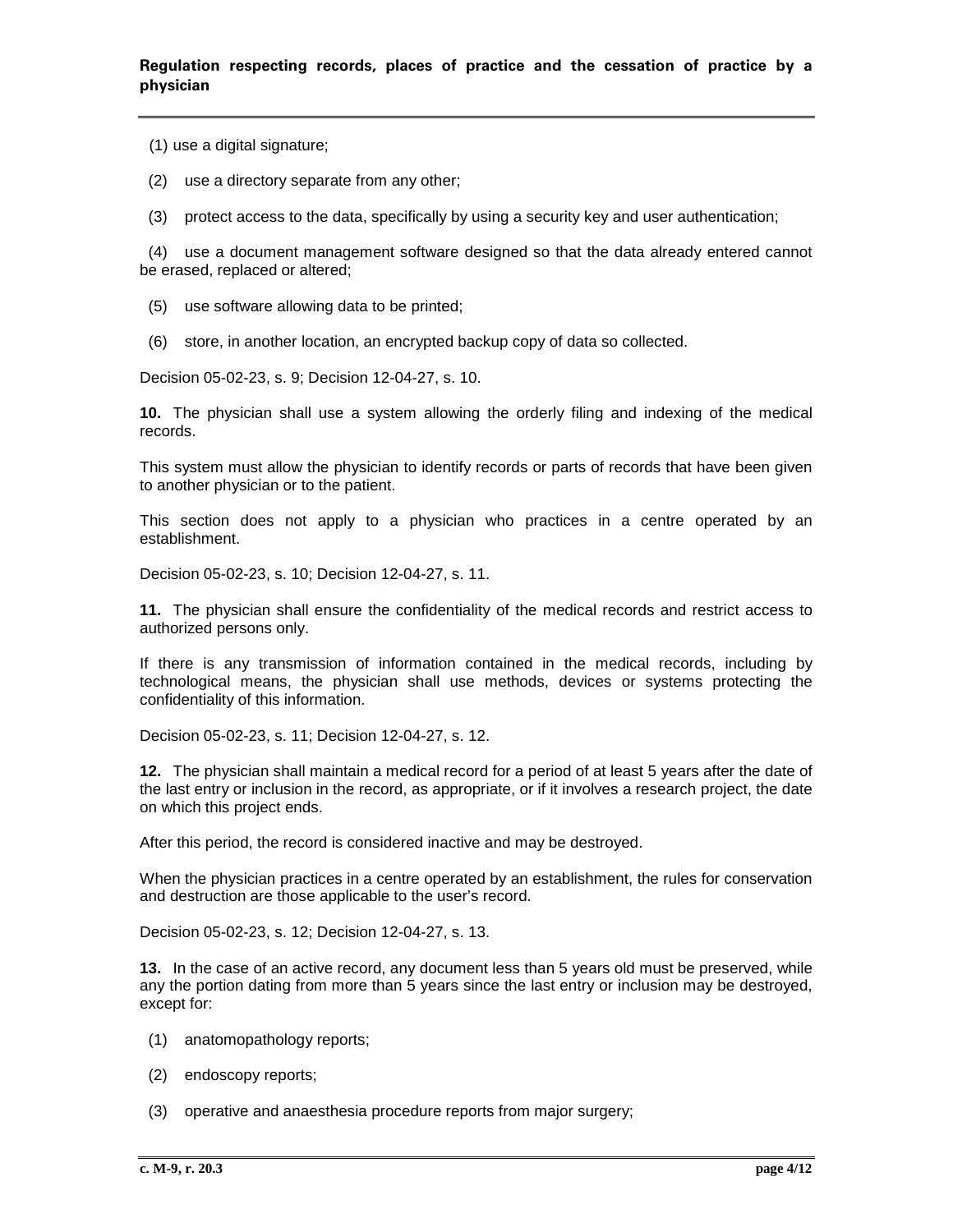Decision 05-02-23, s. 13; Decision 12-04-27, s. 14.

**14.** The physician shall ensure that security measures suited to ensuring the confidentiality of the personal information of a patient are respected when a medical record is destroyed.

Decision 05-02-23, s. 14; Decision 12-04-27, s. 15.

**15.** When a physician who provides the clinical follow-up of a patient changes place of practice and considers that the change could compromise this follow-up, he must communicate to the patient, by whatever means he considers most appropriate, the address of his new place of practice as well as his telephone number.

This message from the physician indicates, as appropriate:

(1) that he has and still maintains the patient's medical record;

 (2) that he has entrusted the medical record to another physician whose name, address, place of practice and telephone number he mentions, specifying that the transfer of his records does not include any obligation to become a patient of the transferee.

Decision 05-02-23, s. 15; Decision 12-04-27, s. 16.

**16.** Physicians who practice medicine within a group and prepare a single medical record per person or population shall ensure that the documents and information contained in the record are accessible at all times to all physicians in the group.

Decision 05-02-23, s. 16.

**17.** When one of the physicians who practices within a group leaves the group, the other physicians shall, as appropriate:

(1) continue to assume responsibility for keeping, holding and maintaining the medical record;

 (2) ensure, at the request of the person who is the subject of the record formulated in the year the physician departs, that the medical record or a copy of it is given to that physician, in which case no fee is charged to the person which has formulated the request. Unless there is a prior agreement, the copying expenses in this case are entirely paid by the physician leaving the group;

 (3) ensure, at the request of the person who is the subject of the record, that the medical record or a copy of it is given to another physician, in which case the expense is paid by the person making the request.

In the absence of a request to this effect by the person who is the subject of the record, when the physicians of the group recognize that the person who is leaving is the physician who has assured the management and follow-up of a person, the group shall give that physician, at his request, the original record or the relevant portion of the record. In such a case, unless there is a prior agreement, all of the expense is paid by the physician leaving the group. These expenses may not be claimed from the patient.

The other physicians retain for 5 years the list of records given to the physician leaving or the list of portions of files given.

Decision 05-02-23, s. 17; Decision 12-04-27, s. 17.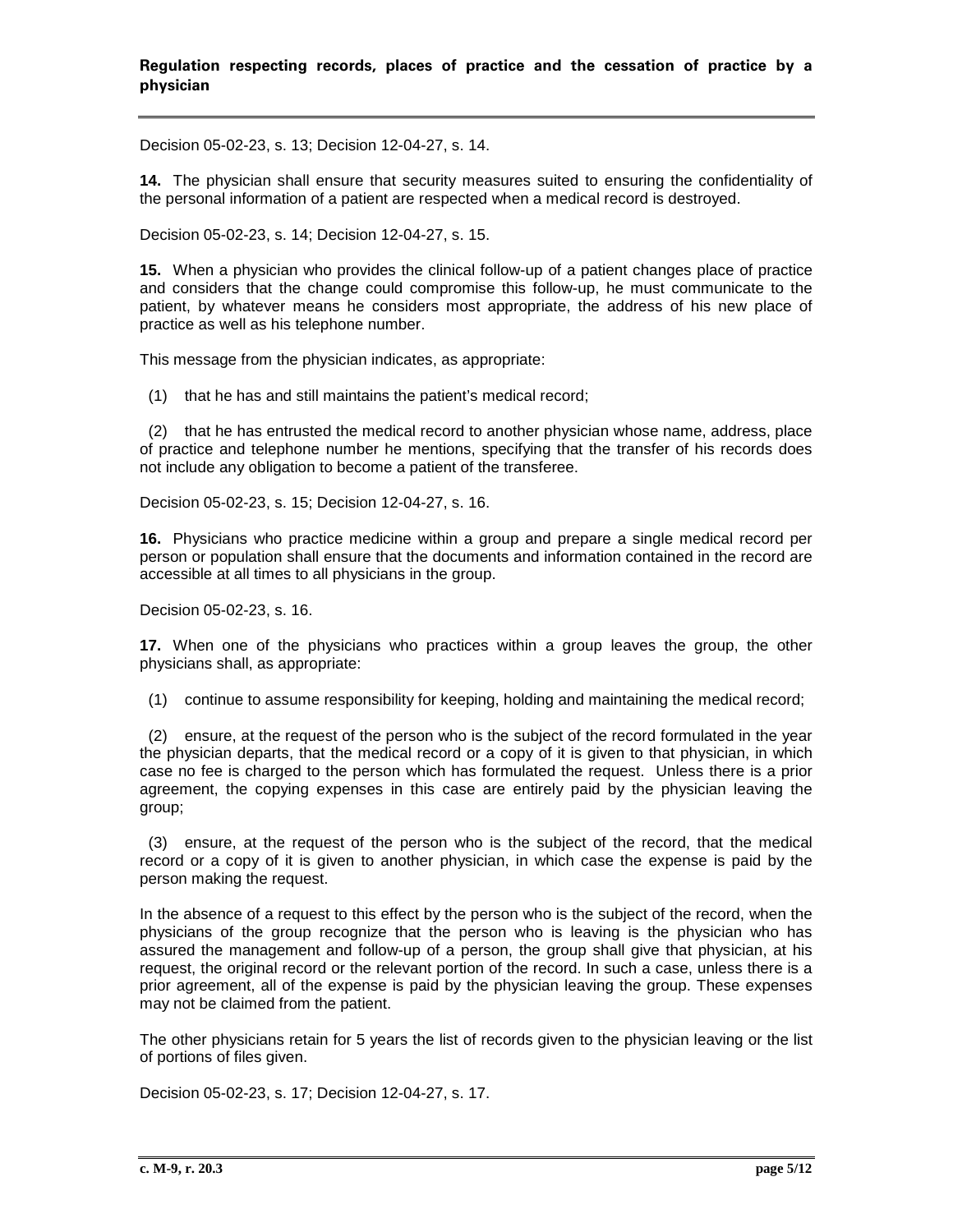**18.** In the event of dissolution of the group, unless there is a prior agreement, the physicians designate, for each record, a physician who continues to assume responsibility for keeping, holding and maintaining it. The latter shall remit to each of the other physicians who were part of the group, evidence that he has obtained the record entrusted to him in the distribution, or the list of records, if more than one record was entrusted to him.

Failing an agreement or if such a designation is impossible, the physician who made the last entry or insertion in the record continues to assume responsibility for keeping, holding and maintaining that record.

Decision 05-02-23, s. 18.

#### *§ 2. Registers*

**19.** A physician shall, for every place where he practices, create and maintain the following registers:

 (1) a register in which are identified all the persons who have consulted him, including those he has examined at home or without an appointment, and in which is entered any surgical or invasive procedure performed during such consultation, excluding injections and infiltrations of medications, as well as the type of anaesthesia administered. When this information is contained in the appointment book or the consultation register of the Régie de l'assurance maladie du Québec, these may take the place of this register;

 (2) a register in which are identified all the persons subject to a surgical or invasive procedure for which there has been a sending of a sample of a part of a human body or an object;

 (2.1) a register in which are identified any incidents and accidents occurring during or in connection with an invasive medical procedure requiring anaesthesia, sedation or analgesia as well as the measures applied to prevent them;

 (3) a register in which are identified all the persons he examines, treats or whose treatment he supervises as part of a research project;

 (4) a register of benzodiazepines for parenteral use, controlled drugs and narcotics, in the meaning of the Controlled Drugs and Substances Act (S.C. 1996, c. 19), in which are entered the nature and quantity of these substances he has in his possession, the identity of all persons to whom he gives or administers these substances, the nature and the quantity of the substances he has disposed of and the method and date of such disposal.

Except for the register provided in paragraph (1) of the first paragraph, which must be maintained for a period of one year, the registers must be maintained for a period of 5 years.

The physician shall ensure that security measures specifically to ensure the confidentiality of the personal information of a patient are followed when a register is being destroyed.

When the physician practices in a centre operated by an establishment, the registers of the establishment serve as the register in the meaning of this section.

Decision 05-02-23, s. 19; Decision 12-04-27, a. 18.

*§ 3. Medications, substances, apparatus and equipment*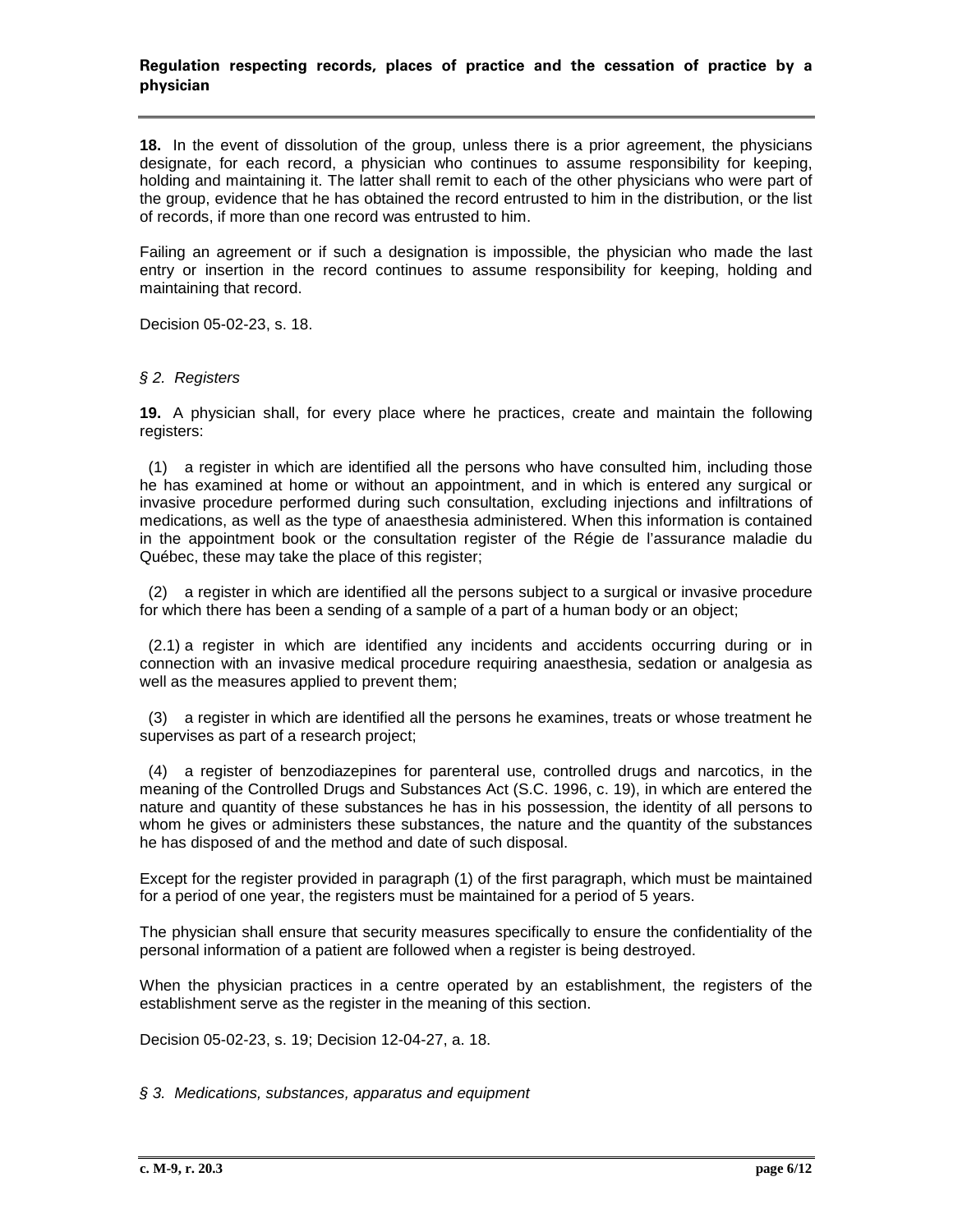**20.** A physician shall keep the apparatus, equipment, instruments and medications appropriate for his professional practice and that allow him to respond to emergency situations specific to the context of his professional practice. He shall store them safely.

This section does not apply to a physician who practices in a centre operated by an establishment.

Decision 05-02-23, s. 20; Decision 12-04-27, s. 19.

**21.** The physician who holds any medications, vaccines, biological products and tissues as well as flammable, toxic or volatiles products and substances, shall ensure to store them in a safe place according to the standards prescribed by the government authorities, or failing that, recommended by the manufacturer.

When medications are drugs or other substances within the meaning of the Controlled Drugs and Substances Act, the physician shall furthermore maintain them under lock and key.

Decision 05-02-23, s. 21.

**22.** The physician shall ensure compliance with recognized standards pertaining to the safe storage and elimination of the medications, vaccines, biological products and tissues, flammable, toxic or volatile products and substances as well as the diagnostic laboratory equipment he holds in his keeping, and shall perform a periodic verification of such materials.

Decision 05-02-23, s. 22.

**23.** A physician who does not practice in a centre operated by an establishment shall ensure that the apparatus he has is calibrated, standardized or inspected in accordance with applicable standards, in order to ensure their normal, safe and high-quality operation. He shall keep the documentation noting any inspection and maintenance measures performed.

The physician shall likewise ensure that the disinfection and sterilization methods used for the apparatus and instruments comply with recognized standards.

The equipment must be inspected periodically; the storage areas for the apparatus and products needed in emergencies must be labelled in a way to make them visible and accessible.

Decision 05-02-23, s. 23; Decision 12-04-27, s. 20.

#### **DIVISION III**

PRESERVATION, USE, MANAGEMENT, ADMINISTRATION, TRANSFER, PROVISIONAL CUSTODY AND DESTRUCTION OF EFFECTS

- *§ 1. General Provisions*
- **24.** In this Division,

*(a)* "transferee" means a physician or a group of physicians to whom are transferred the effects of a physician at the time of a permanent cessation of medical practice;

*(b)* "provisional custodian" means a physician, group of physicians or the legal representatives of a deceased physician who are entrusted with his effects before a transferee is appointed, or during the temporary cessation of medical practice.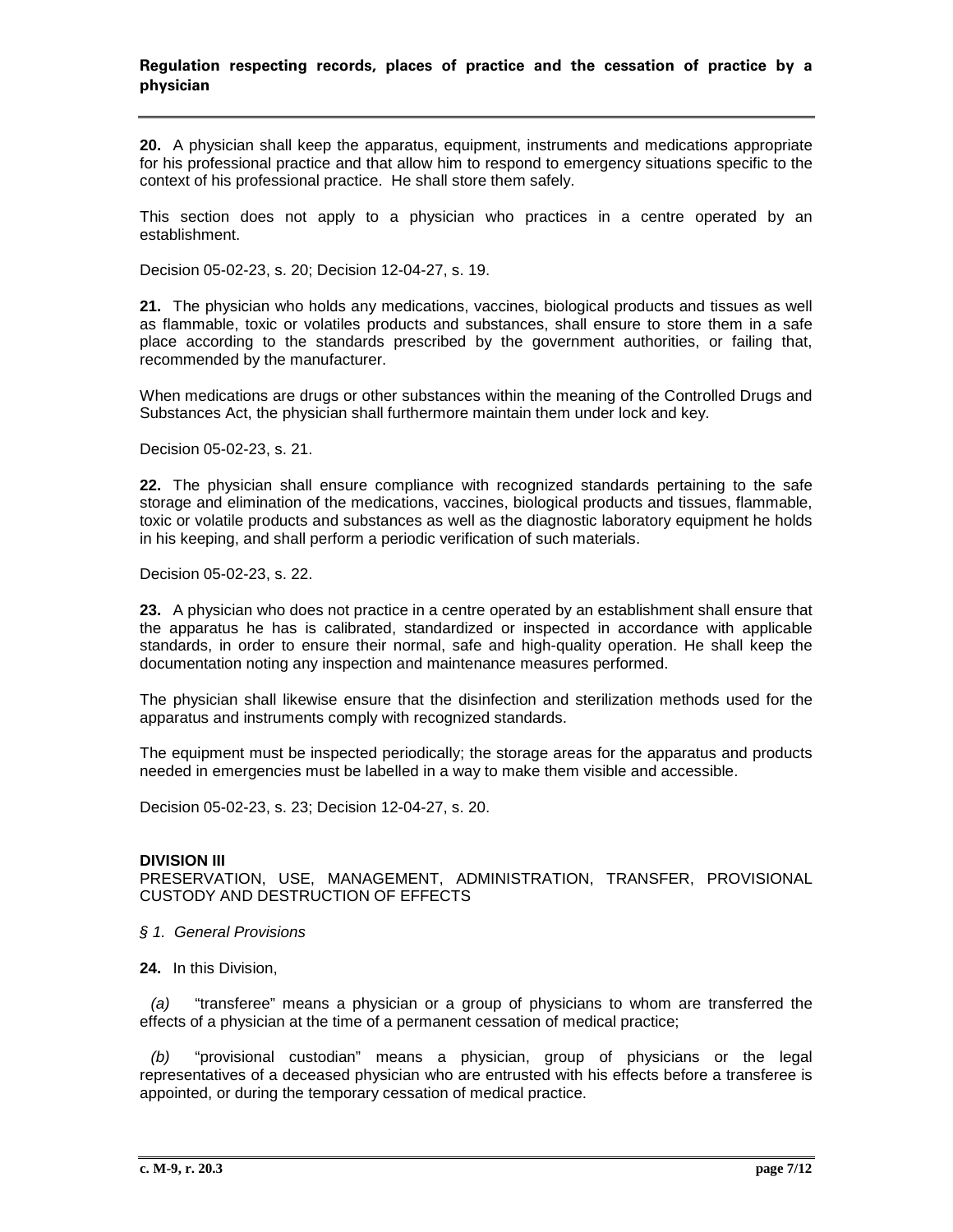*(c)* "effects" means the items that the physician holds, maintains and owns for the practice of his profession, specifically the records, registers, medications, substances, apparatus, instruments and equipment, as well as items entrusted to him by a patient or another person.

Decision 05-02-23, s. 24; Decision 12-04-27, s. 21.

**25.** This Division does not apply to the effects kept, held and maintained by the employer of a physician contemplated under subsections 2, 3 and 4, when this physician is immediately replaced by another physician.

Decision 05-02-23, s. 25.

**26.** For the application of this Division:

(1) any agreement respecting the transfer or the provisional custody shall be made in writing; it shall indicate the name of the transferee or the provisional custodian, the address of the principal place of practice of his profession, and as the case may be, the addresses of the other places of practice of his profession, his telephone number, the reasons giving rise to the transfer or provisional custody, and the date it takes effect; a copy of the agreement shall be sent to the secretary of the Collège within thirty days on which it takes effect. This agreement may be made on a gratuitous or onerous basis; in the latter case, it may provide remuneration for the transferee or the provisional custodian by the physician or his successors;

 (2) the transferee or the provisional custodian, as the case may be, shall take the necessary preservation measures in order to safeguard the interests of the patients and ensure compliance with rules pertaining to the confidentiality of information contained in the records and in the register.

He shall, in particular:

 *(a)* keep a list of the records and registers that were transferred to him;

 *(b)* take the necessary measures to ensure that the records and registers are preserved and destroyed in compliance with the rules in Division I, particularly in a manner guaranteeing their confidentiality;

 *(c)* safely dispose of medications, vaccines, biological products and tissues, as well as flammable, toxic or volatile products and substances.

He shall also ensure that the persons contemplated in the records receive communication of this transfer or custody.

This communication may be conveyed by publishing a notice to the population of the territory where the physician was practising. It must contain the name of the transferee or provisional custodian, the address of the principal place of practice of his profession and as the case may be, the addresses of the other places of practice of his profession and his telephone number. The communication must specify his status as the transferee or provisional custodian of the effects of the physician, whose name is also mentioned, as well as the place where he practiced his profession. The secretary must be informed of this communication within 30 days of it being conveyed.

Decision 05-02-23, s. 26.

*§ 2. Death, revocation of the permit and striking off the roll of the Collège*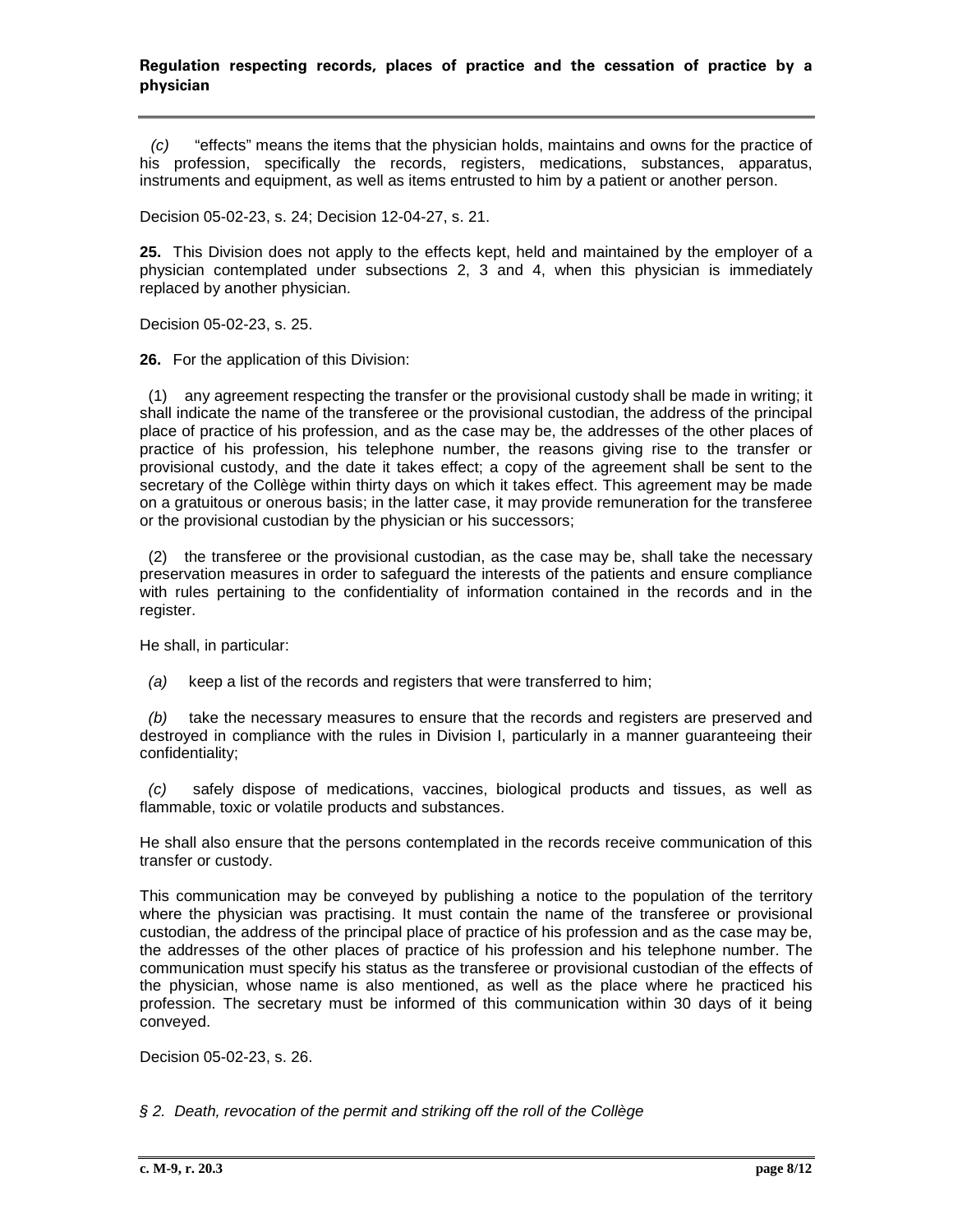**27.** When informed of the death of a physician who had not signed a transfer agreement or a provisional custody agreement, the secretary shall incite the successors of the deceased physician to find, as soon as possible, a transferee or a provisional custodian for the effects of that physician.

In the case of failure to do so, the Collège shall designate a transferee or a provisional custodian. The successors of the deceased physician may be the provisional custodians of his effects, if this custody is exercised under the supervision or responsibility of a physician.

Decision 05-02-23, s. 27.

**28.** The person whose permit is revoked or who is struck off the roll of the Collège shall submit the name of a transferee or provisional custodian to the secretary, within 30 days of the date on which the decision takes effect.

In the case of failure to do so, the Collège shall designate a transferee or a provisional custodian.

Decision 05-02-23, s. 28.

**29.** Section 28 notwithstanding, a physician whose is temporarily struck off the roll of members of the Collège for more than 30 days but for less than one year shall retain custody of them if he has not transferred them to a transferee or a provisional custodian and if the Collège does not consider such a transfer to be necessary for the protection of the public. In this case, he shall:

 (1) immediately take the steps to ensure that the records and registers he kept and maintained in the practice of his profession are preserved in a way that respects their confidential nature;

 (2) take the steps necessary, within 30 days of his being struck off the roll, so that persons who have consulted him may reach him in order to have transferred to another physician, if appropriate, a copy of the information and documents contained in their record;

 (3) within 30 days of his being struck off the roll and in a secure way, dispose of medications, vaccines, products and biological tissues as well as inflammable, toxic or volatile products or substances he owned in the practice of his profession;

 (4) prepare and maintain a list of records transferred indicating the name of the physicians to whom they have been transferred.

Section 28 notwithstanding, the physician who has been temporarily struck of the roll of members of the Collège for 30 days or less retains custody of his effects, unless the Collège considers designation of provisional custodian to be necessary for the protection of the public. He shall then take the steps provided in paragraph (1 of the first paragraph and section 42 applies with the appropriate adaptations.

Decision 05-02-23, s. 29; Decision 12-04-27, s. 22.

**30.** Section 27 shall apply when a physician contemplated under Section 29 dies.

Decision 05-02-23, s. 30.

*§ 3. Restriction or suspension of the right to engage in professional activities*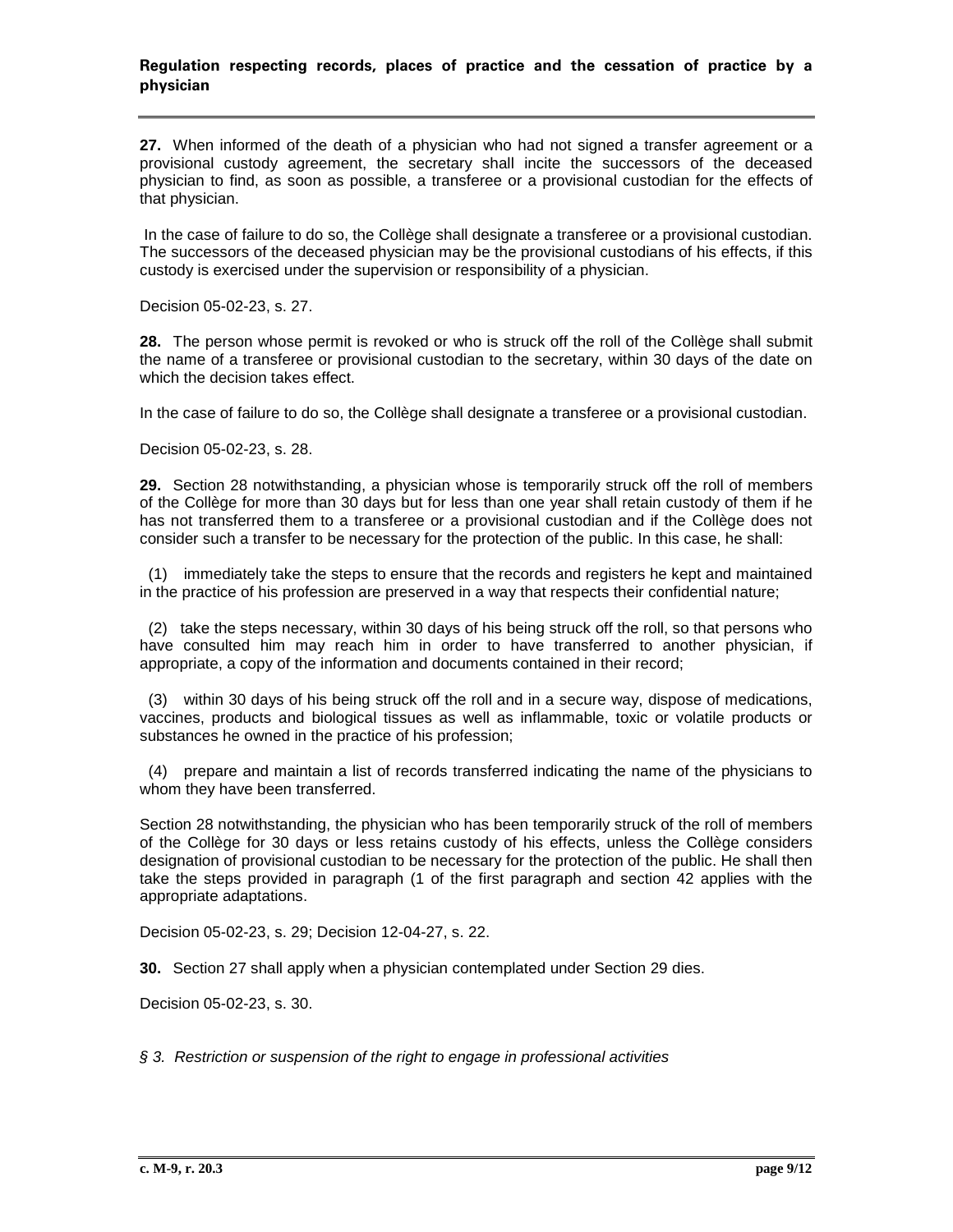**31.** The physician whose right to engage in professional activities is restricted or suspended preserves, manages and administers the effects he kept, held and maintained in performing his activities. He may use them to the extent that he is permitted by his restriction, as applicable.

He shall, when the interests of the persons who have consulted him so require, entrust to a provisional custodian the preservation, use, management and administration of these effects to a transferee.

Decision 05-02-23, s. 31.

#### *§ 4. Cessation of practice*

**32.** The physician who ceases to practice his profession and has not transferred his effects to a transferee or to a provisional custodian shall retain custody unless the Collège considers such a transfer to be necessary for the protection of the public. He shall therefore:

(1) notify the secretary of the expected date of the cessation of practice, at the latest 30 days before that date;

 (2) have met the obligations stipulated in subparagraphs (1) to (3) of the first paragraph of Section 29 on the day his practice ceases;

 (3) draw up and keep the list stipulated in subparagraph (4) of the first paragraph of Section 29 for a period of at least 5 years from the day his practice ceases;

 (4) ensure that the records and registers in his keeping are destroyed in compliance with the rules set out in the second paragraph of Section 12 and Section 14.

Decision 05-02-23, s. 32.

**33.** *(Deleted.)*

Decision 05-02-23, s. 33; Decision 12-04-27, s. 24.

#### *§ 5. Powers of the Collège*

**34.** In all cases in which the Collège cannot designate a transferee or provisional custodian, the secretary automatically becomes the provisional custodian. He has custody until the Collège designates a new provisional custodian or a transferee.

When the secretary becomes the provisional custodian of the effects, he takes the measures stipulated in subparagraph (2) of Section 26.

Decision 05-02-23, s. 34.

**35.** When the Collège designates a transferee or a provisional custodian, or the secretary acts in that capacity, the physician or his successors shall reimburse the fees and expenses assumed by the Collège.

These amounts are established by means of a general resolution from the Board of directors, in application of subparagraph *q* of the first paragraph of Section 86 of the Professional Code. They include fees paid to the transferee or to the provisional custodian, as well as the expenses for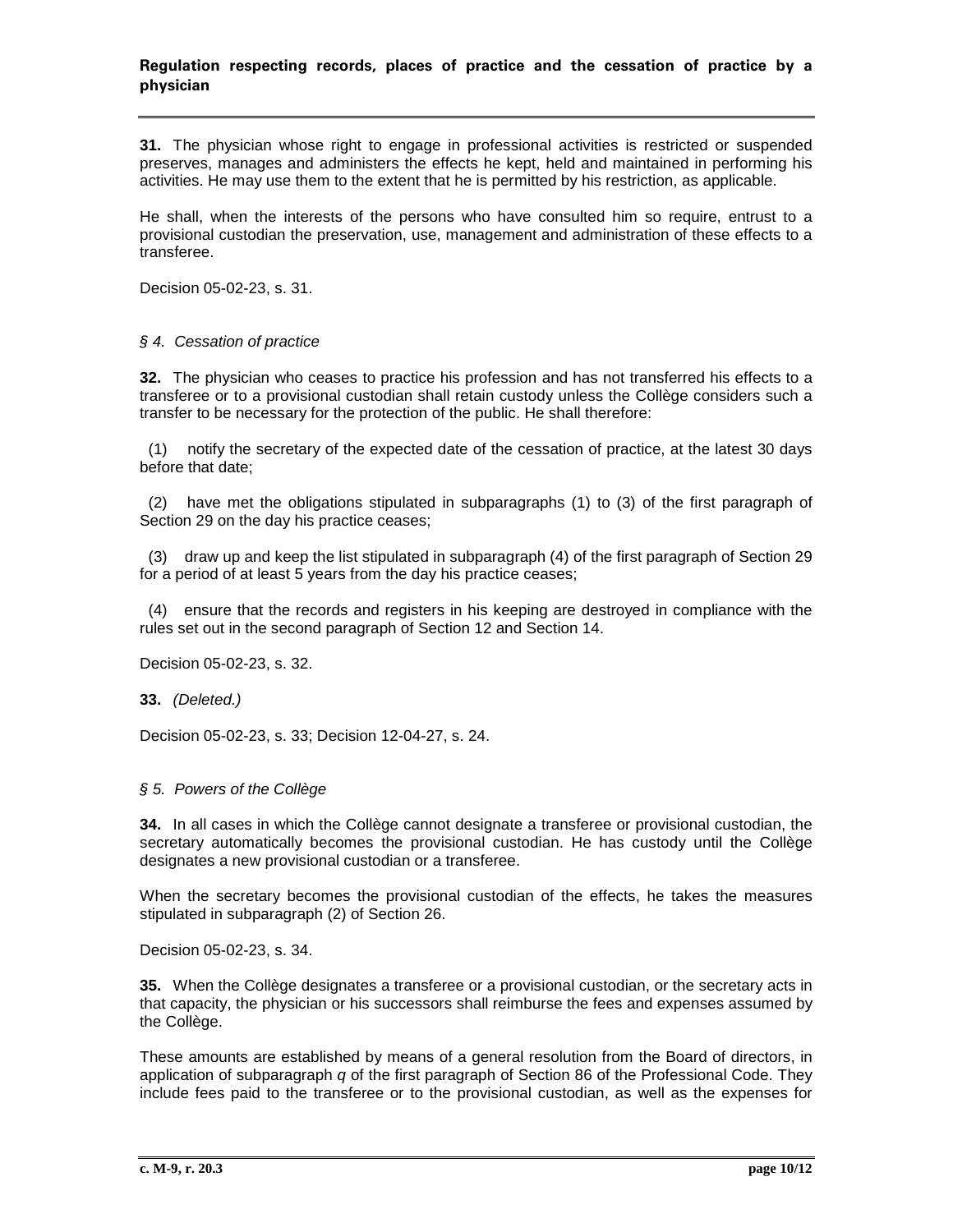preserving, managing, administering, transferring, assuring custody, destroying or providing notification of the effects.

Decision 05-02-23, s. 35; O.C. 938-2008

**36.** When a transfer or provisional custody cannot be carried out in such a way as to ensure protection of the public, the secretary may at any time become the provisional custodian of the effects.

Decision 05-02-23, s. 36.

## **DIVISION IV**

KEEPING OF PHYSICIANS' ROOMS OR OFFICES

**37.** The physician shall organize or ensure the organization of the consulting room or the office in a way to ensure that conversations between him, his personnel and the person consulting him cannot be understood by others.

The arrangement of the consulting room or office must ensure the privacy of patients, in particular when the patients undress.

Decision 05-02-23, s. 37; Decision 12-04-27, s. 25.

**38.** The physician shall organize or ensure the organization of a waiting room designed to receive patients, which is part of the consulting room or the office.

Decision 05-02-23, s. 38.

**39.** The physician shall organize the consulting room or the office in such a way as to ensure, at all times, cleanliness, health and safety that is in keeping with his professional practice. In particular, he shall ensure that:

- (1) the premises are sufficiently ventilated, heated and lit;
- (2) a sink is stalled in the consulting room;
- (3) the bathroom is accessible to patients;

 (4) the methods of disinfecting and sterilizing instruments, apparatus or equipment are in compliance with recognized standards;

(5) the rules for the prevention of infections are observed;

 (6) the premises, apparatus and equipment allow surgical procedures or invasive surgery to be performed safely.

Decision 05-02-23, s. 39.

**40.** The consulting room or the office shall include the proper furnishings for the physician's professional practice.

Decision 05-02-23, s. 40.

**41.** The physician shall arrange the consulting room or office in such a way that: